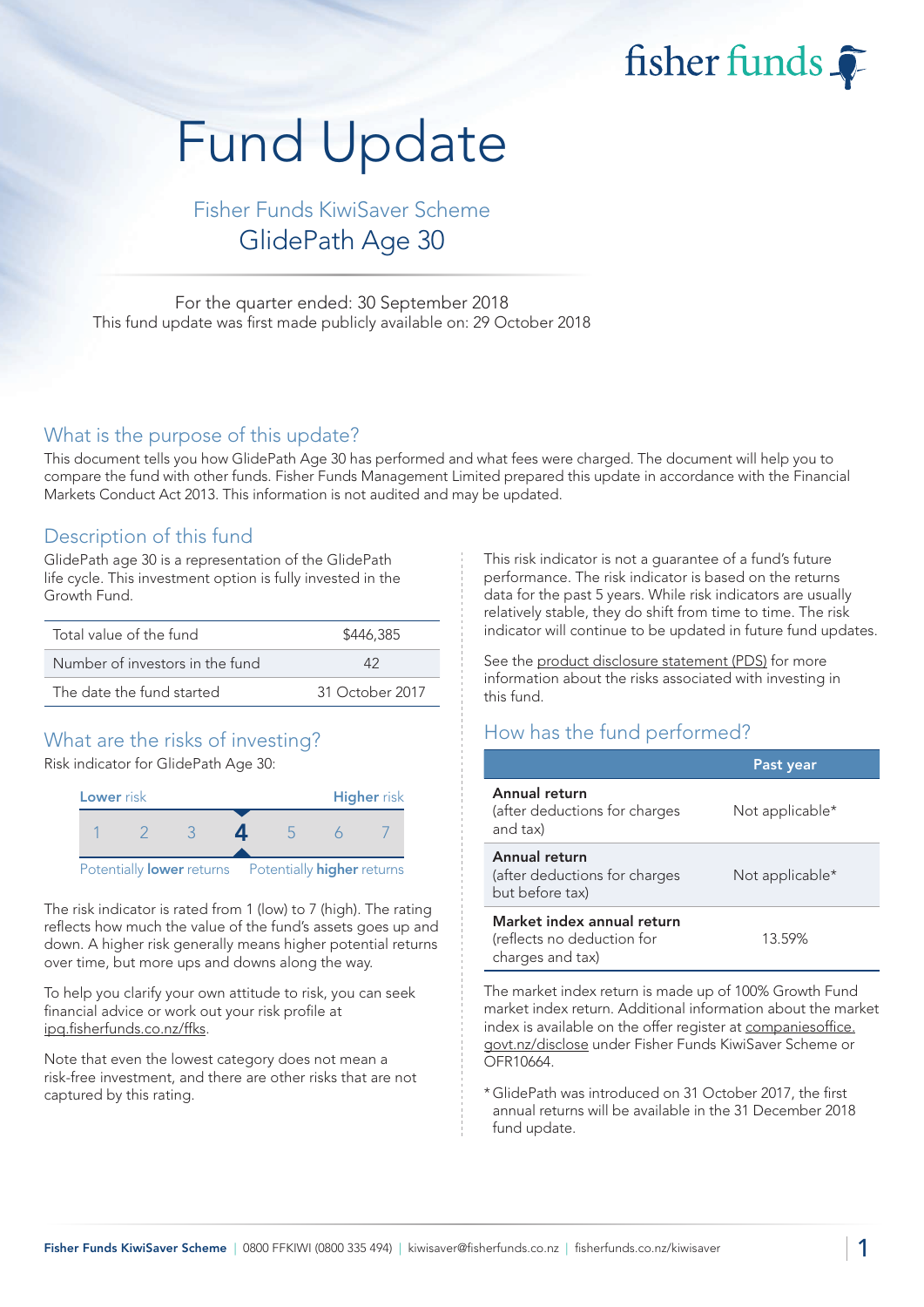# What fees are investors charged?

Investors in GlidePath Age 30 are charged fund charges that include GST. In the year to 31 March 2018 these were:

|                                                       | % of net asset value   |
|-------------------------------------------------------|------------------------|
| <b>Total fund charges</b>                             | 1.47%                  |
| Which are made up of:                                 |                        |
| <b>Total management and</b><br>administration charges | 1.47%                  |
| Including:                                            |                        |
| Manager's basic fee                                   | 0.95%                  |
| Other management and<br>administration charges        | 0.13%                  |
| Total performance-based fees <sup>1</sup>             | 0.39%                  |
| Other charges:                                        | \$ amount per investor |
| Annual membership fee                                 |                        |

Small differences in fees and charges can have a big impact on your investment over the long term.

# Example of how this applies to an investor

Sarah had \$10,000 in the fund at 31 October 2017 and did not make any further contributions. At 30 September 2018, Sarah received a return after fund charges were deducted of \$969 (that is 9.69% of her initial \$10,000). Sarah also paid \$33 in other charges. This gives Sarah a total return after tax of \$936 for the period.

# What does the fund invest in?

#### Actual investment mix

This shows the types of assets that the fund invests in.



#### Target investment mix

This shows the mix of assets that the fund generally intends to invest in.



#### Currency hedging

The currency hedge ratios for each asset class (hedged into NZD) are:

|                                    | <b>Benchmark</b> | Actual as at 30 September 2018 |
|------------------------------------|------------------|--------------------------------|
| International fixed interest       | 100%             | 98.9%                          |
| Australian equities                | 70%              | $67.2\%$                       |
| International equities             | 50%              | 43.8%                          |
| Listed property (overseas portion) | 70%              | 70.0%                          |